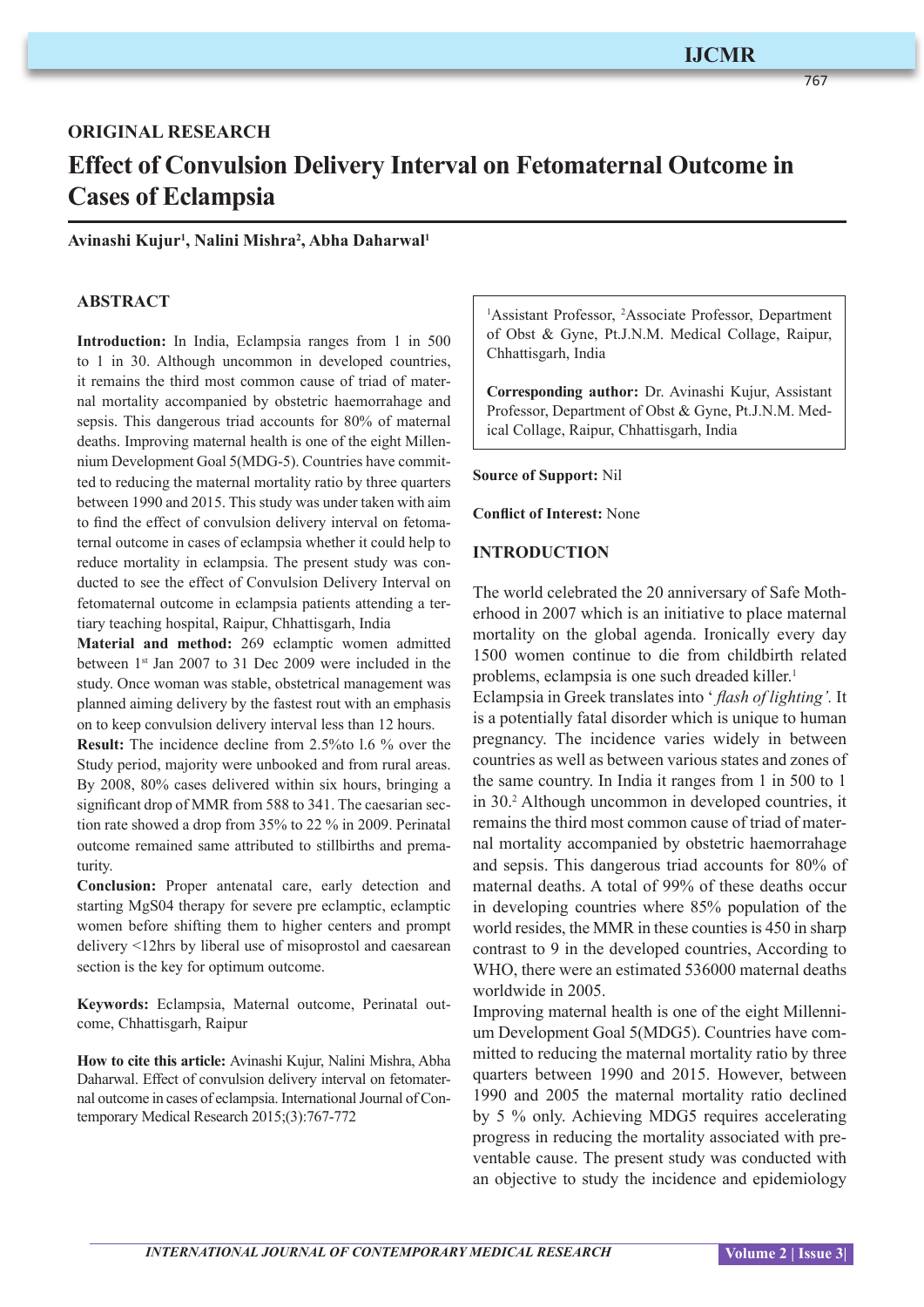of eclampsia in our state and to observe the changing trends and results while attempting to optimize the outcome in women with eclampsia by virtue of ensuring delivery within a reasonable time limit after the stabilization of general condition. With the above background the present study was conducted to see the Effect of Convulsion Delivery Interval on Fetomaternal Outcome in Eclampsia patients attending a Tertiary Care Hospital of Raipur city, Chhattisgarh.

## **MATERIAL & METHOD**

The present prospective study was conducted in the department of Obstetrics and Gynecology Pt. J.N.M. Medical Collage, Raipur & Dr. B, R, Ambedkar Hospital, Raipur(C.G.), India between  $1<sup>st</sup>$  January 2006 to 31<sup>st</sup> December 2008 which included 269 women with eclampsia. Pregnant women having known epilepsy or other convulsive disorder were excluded from the study. Ethical considerations were met through intuitional ethical committee. Each patient was informed and consent was taken. Precise time of start of convulsion was noted. Demographic and clinical data was recorded in all. Baseline investigations including haemoglobin estimation, liver and renal function test and coagulation profile including platelet count was done in emergency. Uniform standard treatment protocol of Prichard regimen was given in all. For control of hypertension nifedepin was used. Once the woman was stabilized, the obstetrical management was planned according to the gestational age and status of cervical dilatation. In women who were not in labour with unripe cervix and in primigravida in latent phase of labour. If delivery was accomplished by caesarean section which otherwise was done for standard obstetric indications. Special emphasis was given to keep convulsion- delivery interval < 12hrs.

Fetomaternal outcome in terms of mode of delivery, baby weight, Apgar score at 1 and 5 minutes, post partum morbidity and mortality in both the mother and the baby were noted. All the women and their babies were followed up to their hospital stay. Data was compiled and analyzed in order to identify the current trends as

well as changes through the study period. Significance of findings was tested by Chi square test. P<0.05 was considered to be significant.

#### **RESULTS**

A total of 269 women were admitted with eclampsia during this period, the overall incidence was 1.89%. In 2006 more than half (52.1%) eclamptic women were admitted in labour whereas in ensuing year of 2007 the figure decreased to  $31.6\%$  (P < 0.05) and furthermore in 2008 to 21.59 % (P<0.001). [Table-1]

Table 2 shows the epidemiological variables and they were showed significant association. Nearly all women were unbooked (86-95%) and majority belonged to rural areas.

In the year 2007 only 7 (11.66%) deliveries occurred after 12 hrs in comparison to 25(21%) in the preceding year of  $2006$  ( $p<0.05$ ). In 2008 the vast majority i.e. 80% women delivered within 6 hrs in contrast to 62.18% women in 2006. The difference is highly significant statistically (p<0.001). No delivery occurred after 12 hrs in 2008. [Table-3]

Contrary to our expectation the mode of delivery during the three year study period did not exhibit a major shift towards operative deliveries even less than overall caesarean section rate of our institute which was 24% for the same year. Liberal use of prostaglandin (misoprostol) made vaginal deliveries possible in majority of women and helped to decrease caesarean section rate from35% in 2006, 23.3%in 2007 to 22.7% in 2008. [Table-4]

Perinatal mortality and morbidity remain higher in the studied women with eclampsia, but the difference was not significant. There were more than 50% still births throughout contributing to total PNMR. Commonest cause of early neonatal mortality was prematurity, accounting for 31.1% in (2008) to 42.31% in (2007) Second factor was birth asphyxia averaging 10%. Intrauterine death of fetus resulting in still birth contributed nearly half the perinatal deaths perinatal mortality rate could not be brought down significantly because of this factor only, unlike significant decline in the maternal mortality. [Table-5]

|                                                                   | Year 2006 ( $n=119$ ) |               |                | Year $2007$ (n-60) | Year 2008 (n-88) |               |         |  |
|-------------------------------------------------------------------|-----------------------|---------------|----------------|--------------------|------------------|---------------|---------|--|
|                                                                   | No                    | $\frac{0}{0}$ | N <sub>0</sub> | $\frac{0}{0}$      | No               | $\frac{0}{0}$ |         |  |
| Antepartum                                                        | 57                    | 47.90         | 40             | 66.67              | 68               | 77 27         | < 0.001 |  |
| Intrapartum                                                       | 62                    | 52.10         | 19             | 31.67              | 19               | 21.59         | < 0.001 |  |
| Postpartum                                                        |                       | 0.00          |                | 1.67               |                  | 1.14          |         |  |
| Table-1: Distribution of cases of Eclampsia in relation to labour |                       |               |                |                    |                  |               |         |  |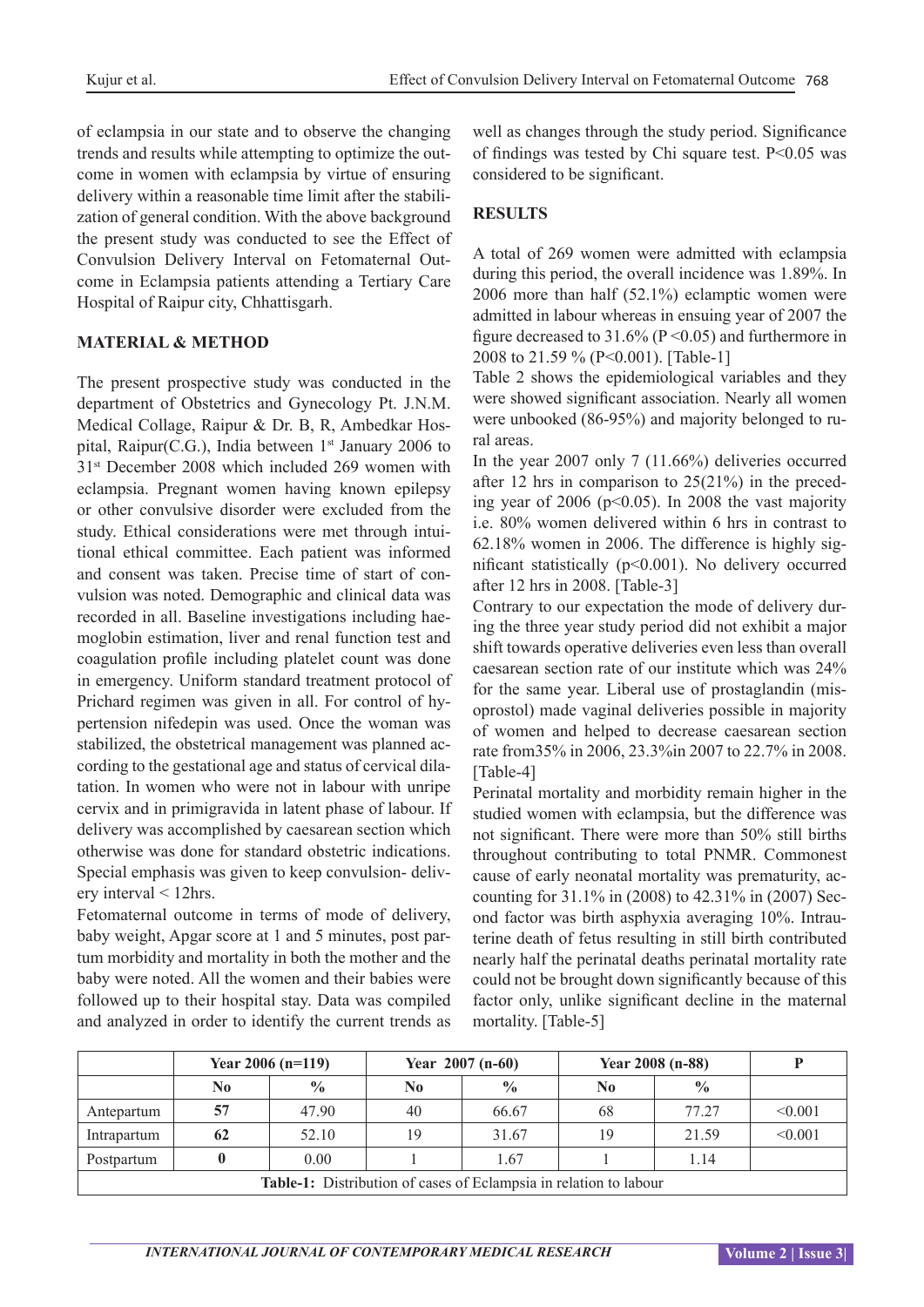|                                    |                  | <b>Year 2006</b> | $(n=(119))$ |                  | <b>Year 2007</b> | $(n=60)$ |                        | <b>Year 2008</b> |         |
|------------------------------------|------------------|------------------|-------------|------------------|------------------|----------|------------------------|------------------|---------|
| <b>Variables</b>                   | No.              | $\frac{0}{0}$    | P value     | No.              | $\frac{0}{0}$    | P value  | $\mathbf{N}\mathbf{0}$ | $\frac{0}{0}$    | P value |
| Age                                |                  |                  |             |                  |                  |          |                        |                  |         |
| $<$ 20 Years                       | 9                | 7.56             |             | $\overline{4}$   | 6.67             |          | 9                      | 10,23            |         |
| 20-29 Years                        | 97               | 81,51            | < 0,001     | 52               | 86.67            | < 0,001  | 73                     | 82.95            | < 0.001 |
| 30-40 Years                        | 13               | 10.92            |             | $\overline{4}$   | 6.67             |          | 6                      | 6.82             |         |
| Residence                          |                  |                  |             |                  |                  |          |                        |                  |         |
| Urban                              | 41               | 34,45            |             | 15               | 25.00            |          | 59                     | 67.05            |         |
| Rural                              | 78               | 65.55            |             | 45               | 75.00            |          | 29                     | 32.95            |         |
| Literacy status                    |                  |                  |             |                  |                  |          |                        |                  |         |
| Educated                           | 56               | 47.06            |             | 24               | 40.00            |          | 45                     | 51.14            |         |
| Un-educated                        | 63               | 52,94            |             | 36               | 60.00            |          | 43                     | 48.86            |         |
| Social status                      |                  |                  |             |                  |                  |          |                        |                  |         |
| Class III                          | 107              | 89.92            | < 0.001     | 51               | 85.00            | < 0.0Q1  | 83                     | 94.32            | < 0.001 |
| Class IV                           | 12               | 10,08            |             | 9                | 15.00            |          | 5                      | 568              |         |
| Booking status                     |                  |                  |             |                  |                  |          |                        |                  |         |
| <b>Booked</b>                      | 5                | 4.20             |             | $8\,$            | 13.33            |          | 10                     | 11.36            |         |
| Un-booked                          |                  |                  | 0.001       |                  |                  | < 0.001  |                        |                  | < 0.001 |
| Parity                             | 114              | 95,80            |             | 52               | 86.67            |          | 78                     | 88.64            |         |
| $P-1$                              | 89               | 74.79            | < 0,001     | 38               | 63.33            | < 0,001  | 61                     | 69.32            | < 0.001 |
| $P2-4$                             | 30               | 25,21            |             | 22               | 36.67            |          | 26                     | 29.55            |         |
| >4                                 | $\boldsymbol{0}$ | 000              |             | $\boldsymbol{0}$ | $0.00\,$         |          | $\mathbf{1}$           | 1.14             |         |
| Gestational age                    |                  |                  |             |                  |                  |          |                        |                  |         |
| $<$ 28 weeks 29-36                 | 14               | 11.76            |             | $\overline{4}$   | 6.67             |          | 14                     | 15.91            |         |
| weeks                              | 53               | 44.54            |             | 29               | 48.33            |          | 26                     | 29.55            |         |
| Term (>36 weeks)                   | 52               | 43.70            |             | 27               | 45.00            |          | 48                     | 54.55            |         |
| Table-2: Epidemiological variables |                  |                  |             |                  |                  |          |                        |                  |         |

| Table-2: Epidemiological variables |  |  |
|------------------------------------|--|--|
|------------------------------------|--|--|

| <b>Convulsion delivery Interval</b>   | Year $2006$ (n=119) |               |    | Year $2007$ (n=60) | Year 2008 (n=88) |               |  |
|---------------------------------------|---------------------|---------------|----|--------------------|------------------|---------------|--|
|                                       | No                  | $\frac{0}{0}$ | No | $\frac{0}{0}$      | N0               | $\frac{0}{0}$ |  |
| $0-6$ hrs                             | 74                  | 62.18         | 40 | 66.67              | 71               | 80.68         |  |
| $7-12$ hrs                            | 20                  | 16.81         | 13 | 21.67              | 17               | 19.32         |  |
| $13-18$ Hrs                           | 12                  | 10.08         |    | 8.33               |                  | 0.00          |  |
| $19-24$ hrs                           | 13                  | 10.92         |    | 3.33               |                  | 0.00          |  |
| Table-3: Convulsion Delivery Interval |                     |               |    |                    |                  |               |  |

| <b>Mode of Delivery</b>                                      | Year $2006 (=119)$ |               |                  | Year $2007$ (n=60) | Year $2008$ (n=88) |               |  |
|--------------------------------------------------------------|--------------------|---------------|------------------|--------------------|--------------------|---------------|--|
|                                                              | N <sub>0</sub>     | $\frac{0}{0}$ | $\bf No$         | $\frac{0}{0}$      | N <sub>0</sub>     | $\frac{0}{0}$ |  |
| <b>LSCS</b>                                                  | 42                 | 35.29         | 14               | 23.33              | 20                 | 22.73         |  |
| Vaginal                                                      | 77                 | 64.71         | 46               | 76.67              | 68                 | 77.27         |  |
| Maternal Morbidity                                           | 10                 | 8.40          | 4                | 6.67               |                    | 0.00          |  |
| Maternal Mortality                                           |                    | 5.04          | 0                | 0.00               |                    | 3.41          |  |
| <b>MMR</b>                                                   | 588                |               | $\left( \right)$ |                    | 341                |               |  |
| Table-4: Distribution of cases according to maternal outcome |                    |               |                  |                    |                    |               |  |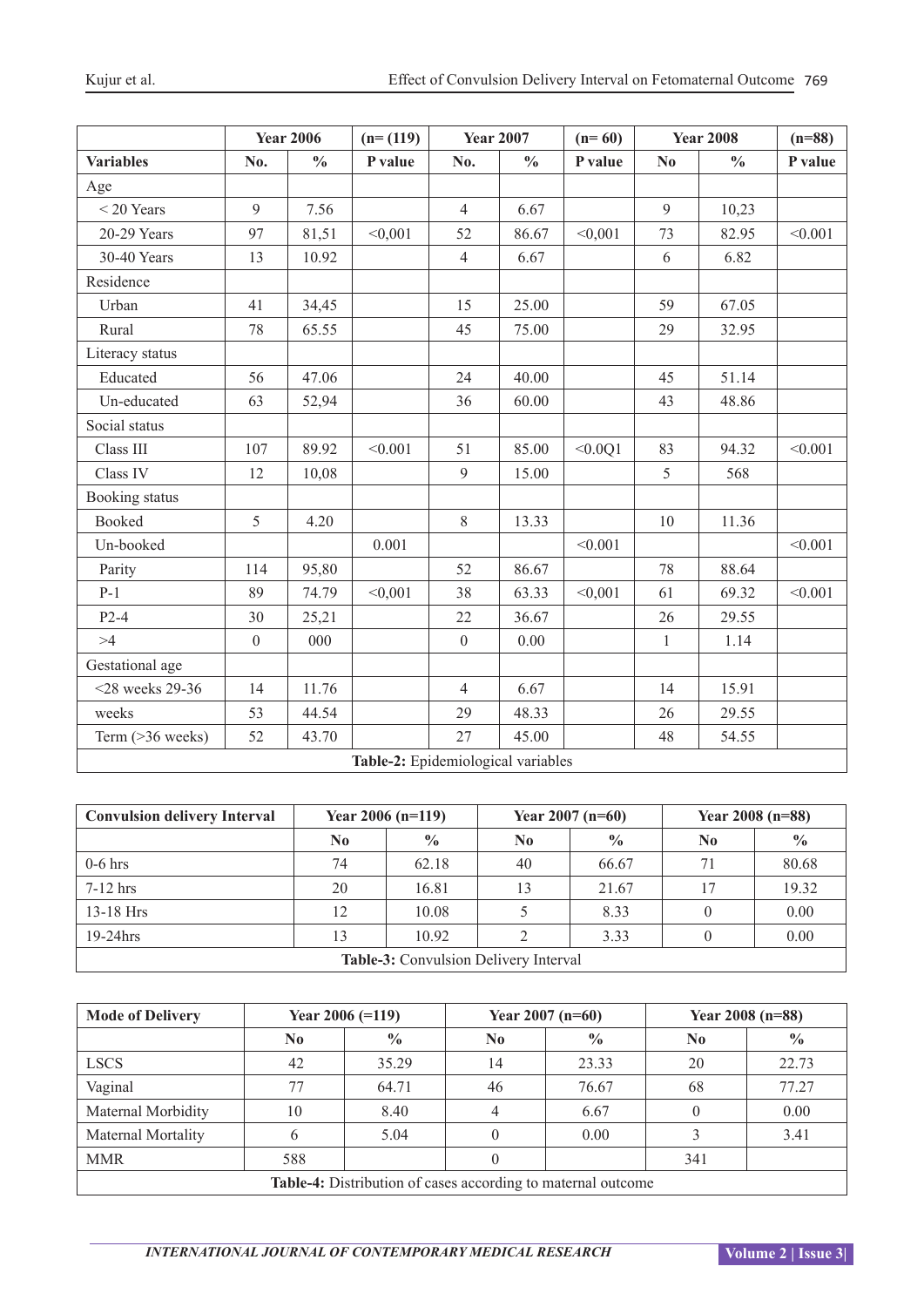| Kujur et al. |  |  |
|--------------|--|--|

|                            |                          | Year $2006$ (n=50) |               | <b>Year 2007</b> | $(n=26)$      | <b>Year 2008</b> | $(n=40)$      |  |
|----------------------------|--------------------------|--------------------|---------------|------------------|---------------|------------------|---------------|--|
|                            |                          | N <sub>0</sub>     | $\frac{0}{0}$ | N <sub>0</sub>   | $\frac{0}{0}$ | N <sub>0</sub>   | $\frac{0}{0}$ |  |
|                            | Total                    |                    |               |                  |               |                  |               |  |
| Perinatal Mortality        |                          | 50                 | 42.01         | 26               | 43.33         | 40               | 45,45         |  |
|                            | SB                       | 28                 | 62.22         | 12               | 46.15         | 23               | 57.50         |  |
|                            | Neonatal<br>Pre-         | 22                 | 48.89         | 14               | 53.85         | 17               | 42.50         |  |
| Causes of Neonatal         | maturity<br><b>Birth</b> | 17                 | 77.27         | 11               | 78.57         | 14               | 82.35         |  |
|                            | Asphyxia                 | 4                  | 18.18         | 3                | 21.43         | 3                | 17.65         |  |
| Mortality                  | Septicaemia<br>Jaundice  | 1                  | 4.55          | $\theta$         | 0.00          | $\mathbf{0}$     | 0.00          |  |
|                            | Total Pre-               | 0 2 2              | 0,00          | 0 14             | 0.00          | 0 17             | 000           |  |
| Neonatal morbidity         | maturity<br><b>Birth</b> | 17                 | 77.27         | 11               | 78.57         | 14<br>3          | 82.35         |  |
|                            | Asphyxia                 | $\overline{4}$     | 18.18         | $\overline{3}$   | 21.43         |                  | 17.65         |  |
|                            | Septicaemia              | $\theta$           | 0,00          | $\theta$         | 0.00          | $\theta$         | 0.00          |  |
|                            | Jaundice                 | 1                  | 4.55          | $\theta$         | 0.00          | $\boldsymbol{0}$ | 0.00          |  |
| Table-5: Perinatal outcome |                          |                    |               |                  |               |                  |               |  |

## **DISCUSSION**

The finding of the current study was in accordance to WHO statement<sup>3</sup> giving the incident of 2.3  $\%$  in the developing countries in contrast to only 0.8% for the developed ones, although much higher incidence of 5.1% was observed by HS Kidanto<sup>4</sup> in Tanzania and as low as  $(0.02\%)$  by YM Chan in Hong Kong.<sup>5</sup>

In contrast admission of women with ante partum eclampsia increased progressively. Only two women developed postpartum eelmpsia during the study period. This change reflects the effect of regular training programmes of doctors at primary health centers resulting into referral of these women to tertiary centers as soon as possible. The changing trend allows more institutional deliveries.

In the present study, it was observed that nonexistent antenatal care in our rural sector that serves as main referral centers furthermore, the cultural believes and poverty might also prevent women from getting the care she needs. The extent of the endothelial damage is the most acceptable theory of pathogenesis of hypertensive disorder of pregnancy so that eclampsia can precede pre-eclampsia which makes it preventable even more difficult, Twaini A J at  $el<sup>6</sup>$  reported 36% women with eclampsia having only slightly elevated B P and without any symptom of sever pre eclampsia. Even in uncomplicated pregnancies the optimal visits are 12. This helps in prompt identification of beginning of preeclampsia along with proper investigations. Sadly

the restricted or nonexistent antenatal services in the under developed state like ours have to go a long way to achieve this goal. Even more disappointing was the fact that merely 31 women received injectable  $MgSO<sub>4</sub>$ and that too in insufficient dosage before referral. It is yet another potential area for improvement.

In this study, decline in the convulsion delivery interval corresponding to our attempt to deliver eclamptic women within 12 hrs of start of convulsion. This protocol required initial few months of intense efforts and persuasion to get established because in spite of knowledge that prompt termination of pregnancy is treatment of choice in eclampsia,''watchful expectancy" had long been the approach in our institution also. We have even witness the dismal conduct of delivery of those women under inhuman conditions like tying them to eclampsia cots. It was not rare to have woman undelivered even after 24 hrs for various reasons. But now the shift from the old policy to prompt delivery has started showing result. The recommendations for delivery within 12 hrs are provided by the guidelines of Integrated Management of Pregnancy and Childbirth (IMPAC).<sup>7</sup> In cases of preterm gestation sufficient steroid administration for lung maturity could not be provided because of the plan of study which weighs maternal well being above fetal one. Bhagawa et al<sup>8</sup> reported accelerated recovery from the disease process including life threatening maternal problems following immediate postpartum. Alauddin et al<sup>9</sup> have reported caesarean section rate of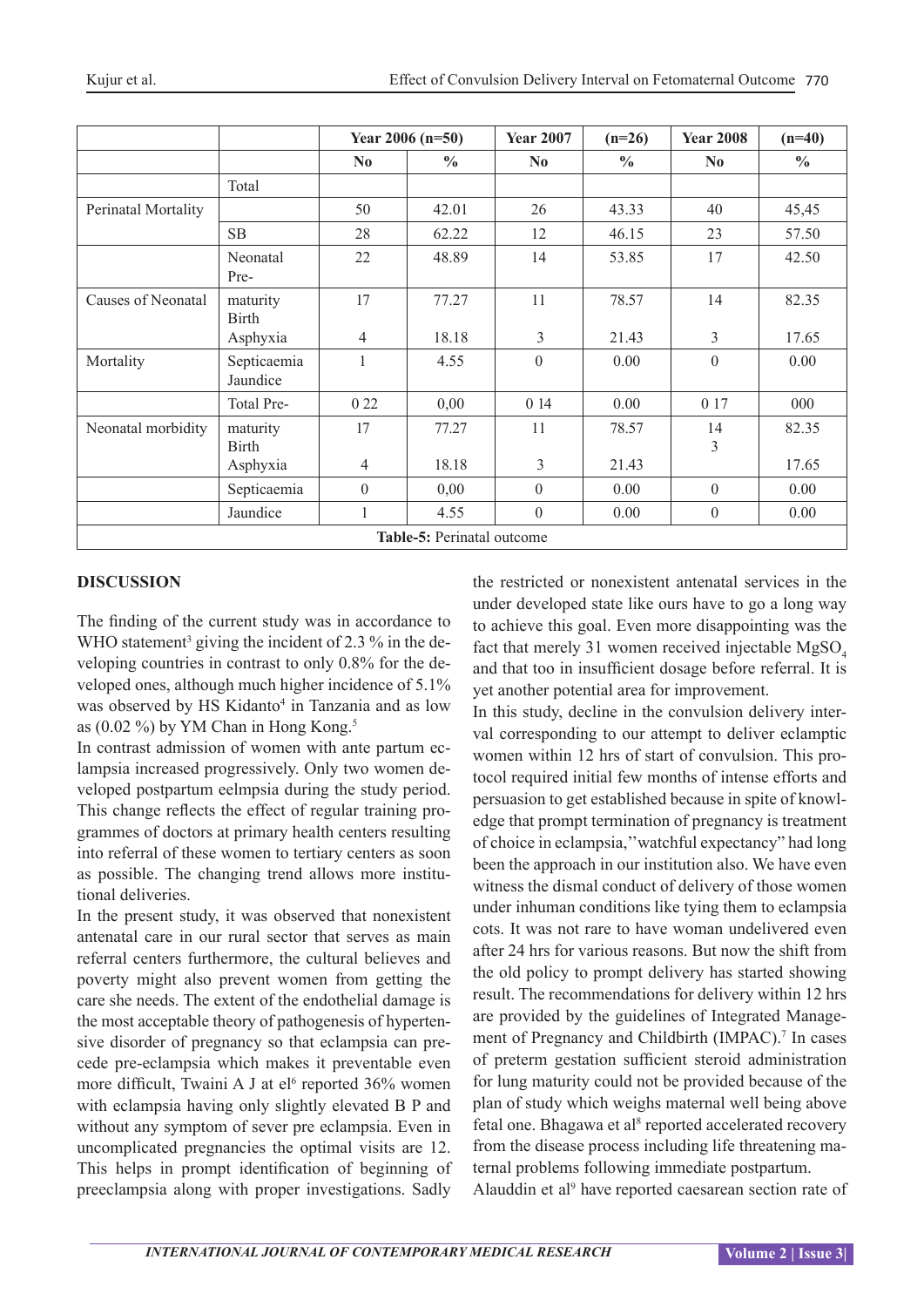69.24% in order to accomplish prompt delivery.

There was a significant reduction in the maternal mortality along with a sharp decline in it was noted from 6 deaths in 4514 deliveries in 2006 to no deaths in 4706 deliveries in 2007 to 3 deaths in 4959 deliveries in 2008, bringing down the maternal mortality rate from 588 to 0 to 341 in 2008. The causes of death were DIC and cerebral haemorrahage in two instances each whereas acute renal failure and HELLP syndrome claimed one life each in 2006. In 2008 one woman died of pulmonary edema whereas septicemia and cerebral haemorrahage caused remaining two deaths in the postpartum period. All these women were unbooked and were admitted in moribund condition. Higher maternal mortality rates have also been reported by other researchers.<sup>10,11,12</sup> Pregnancy complicated by eclampsia is associated with poor perinatal outcome<sup>13,14,15</sup> and prematurity remains the leading cause of PNM as in the present study also. Although the Perinatal mortality rate declined over 3 years but the difference was not significant. Improving perinatal outcome necessitates proper antenatal care and screening as well as stabilization of blood pressure and convulsion before transporting the woman to tertiary care center, it is also disappointing that we lack better facilities of intensive care for very premature infants even in our hospital.

An important step towards improving the status of first and second referral units is being taken by the Government by starting EMOC courses in C.G. state (India) in near future and implementing IMPAC protocols throughout the state. Two centers including ours are all set for the purpose and we expect better antenatal care throughout the state once the doctors start functioning after training *&.* thereby improving fetomaternal outcome in women with eclampsia.

## **CONCLUSION**

Eclampsia remains the major contributor to maternal and perinatal mortality. This challenge can be met by improving antenatal care especially at primary health centers. Early detection and referral of severe pre- eclampsia and eclamptic women and starting  $MgSO<sub>4</sub>$ therapy before shifting should be mandatory. At tertiary care centers prompt delivery of these women must be ensured. Prostaglandin and liberal use of caesarean section if necessary can go a long way to improve outcome. Finding of the present study will be useful for obstetrician in skilled obstetric care during the management of these types of cases for effective outcome.

#### **ACKNOWLEDGEMENT**

The authors are thankful to all the faculty and technical staff of department of Obstetrics and gynecology, Dr. BRAM Hospital, Pt. J. N. M. medical college, Raipur (C.G.) India, for their cooperation and support during the entire study period. Authors acknowledge the immense help received from the scholars whose articles are cited and included in references of this manuscript. The authors are also grateful to authors/editors/publishers of all those articles, journals and books from where the literature for this article has been reviewed and discussed.

## **REFERENCES**

- 1. WHO/MPS, Maternal mortality in 2005; estimates developed by WHO, UNICEF, UNFPA and The World Bank Geneva, World Health Organization.
- 2. Dutta D. C, Konar H editor -Text Book of Obstetrics including Perinatology and Contraception, Sixth ed.Hypertensive disorders in pregnancy, 2009,p221-242
- 3. Dolea C, Abouzahar C, burden of hypertensive disorders of pregnancy in the year 2000*,*  evidence and information for policy (EIP) WHO,Geneva,july2003
- 4. Kidanto H L, Mogren I, Massawe S, Lindmark G, NYstrom L. Criteria based audit on management of eclampsia patient at a tertiary care hospital in Dar es Salam, Tanzania*.* BMC Pregnancy and Childbirth 2009;9:13-20
- 5. Chan YM, Ngai SW. Eclampsia-An 11 year experience. H K M J 1998;4:203-207
- 6. Thwaini A J, Alloub M. Eclampsia; Management experience of women's Hospital in Qatar. The Middle East Journal of Emergency Medicine 2001;1:2.
- 7. World Health Organisation, Integrated Management of Pregnancy and Childbirth (IMPAC). Managing Complications in Pregnancy and Child birth- A Guide for Midwives amd Doctors, second print,Geneva;2003,S35-S56.
- 8. Bhargava A, Pant R, Chutani N, Singh SK. In search of accelerated recovery from eclampsia. J Obstet Gynaecol India 2006;56:402-405.
- 9. Alauddin M, Bal R, Kundu MK, Dey S, Biswas A. Current trends in delivery of eclampsia patients J Indian Med Assoc 2009;107:672-674.
- 10. Jamil N S, Akhtar S. Maternal outcome in eclampsia*.* Journal of Medical sciences 2005; 13:2:161- 164.
- 11. Vigil P, Gracia D. Maternal deaths due to eclampsia and HELLP Syndrome. Int JGynaecol Obstet 2009; 104:90-94